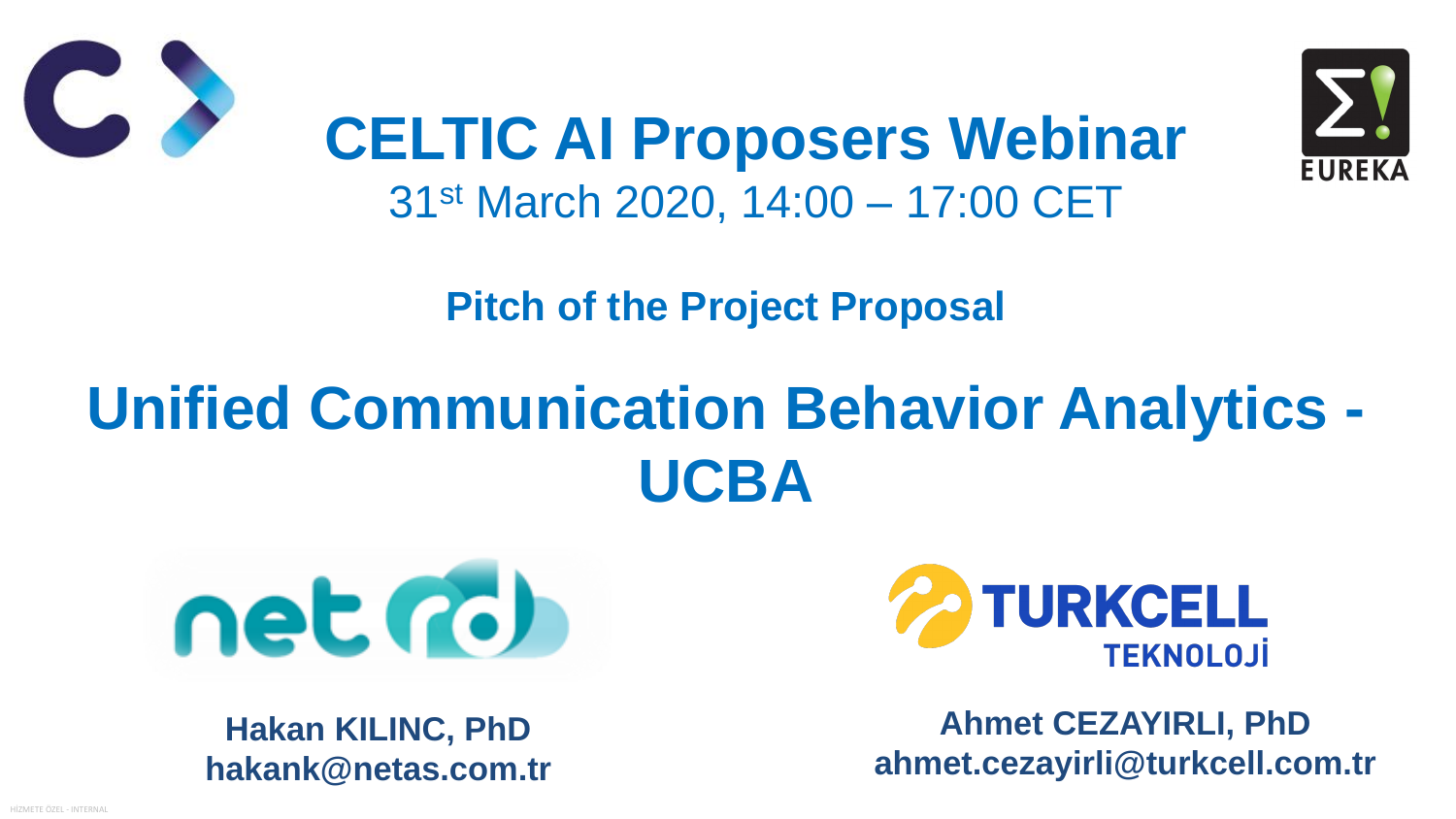



### **Teaser**

#### *What is the main benefit of the idea/proposal?*

- *The project is proposed as a behavior based analytics platform focusing on the Telecommunication / Unified Communication.*
- *Detecting behavior patterns can be used not only for security but also for network optimization and customer experience.*

#### *What makes the added value?*

- *Behavior is the leading threat indicator.*
- *For the real-time communications environments, cloud communication platforms and 5G communication networks* o *If you interest machine learning and behavior analytics,*
- - o *If you want to predict, detect and deter large scale fraud and anomalies of both internal and external users.* If you want to provide cyber context to anomaly activities
	-
	- If you want to maintain regulatory and compliance requirements
- *Communication Service Providers can identify and mitigate new threats and frauds more effectively with threat intelligence and machine learning capabilities as well as policy-based mitigation capabilities.* • The key points of the proposed platform would be intelligent behavior and *threat models for the real-time communications environments, cloud communication platforms and 5G communication networks.*
- 

#### *Why should I participate in the project?*

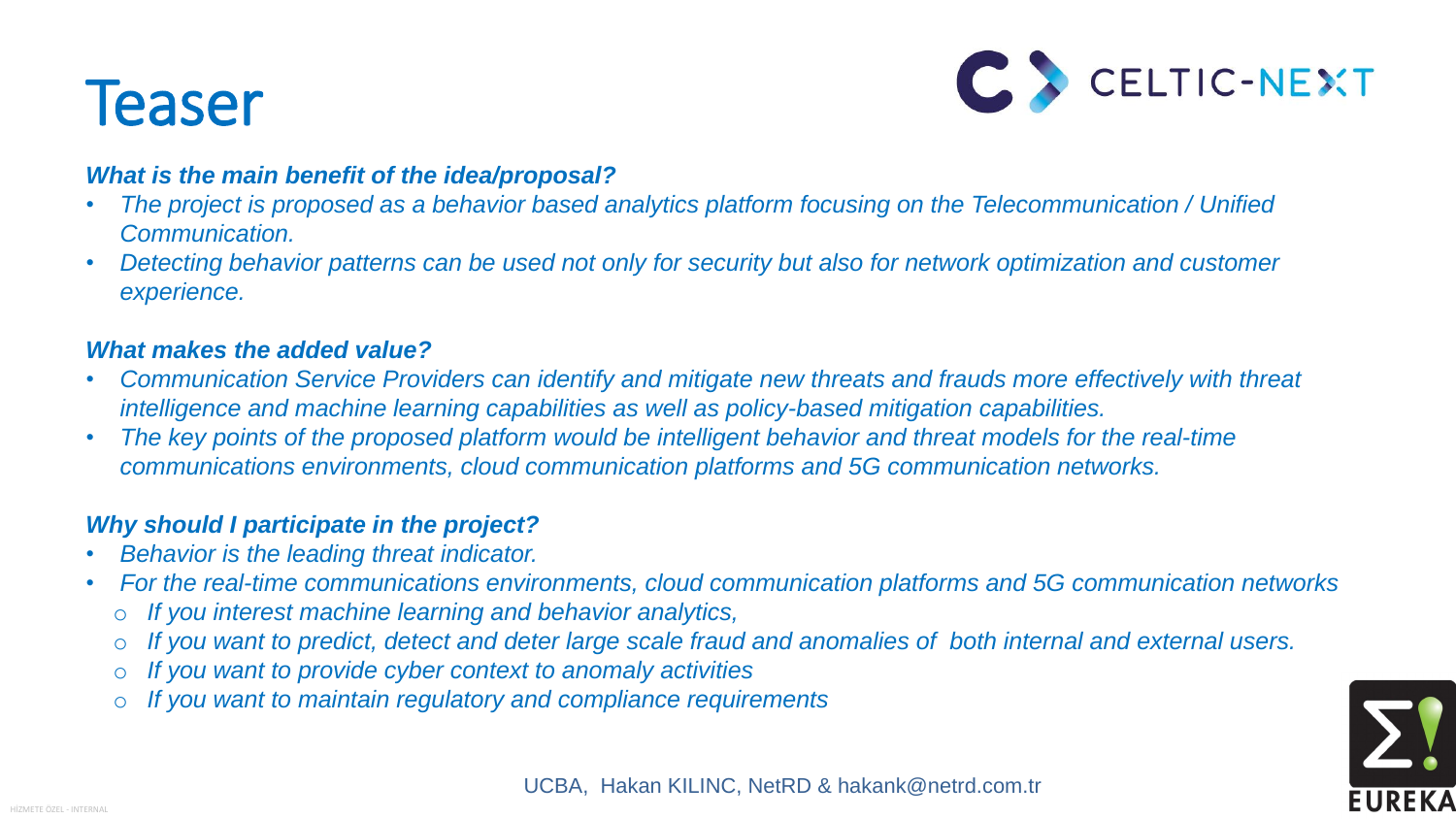





## Organisation Profile NetRD







**Working** experience with global technology vendors and **250+** telcos in **100+** countries

High quality R&D Center with **32 years** of experience on Telecom and Information **Technology** 



Total **2,800 ManYears**, average 8 years experience



**200 million lines** of software developed

**350+ R&D** Engineers, **25%+** have **MSc or PhD**

**Real Time Telecom Session Control Applications** 



**Mobile and Web Technologies**



**Cloud and Platform**





#### **Technical Expertise @ Technology Domains**

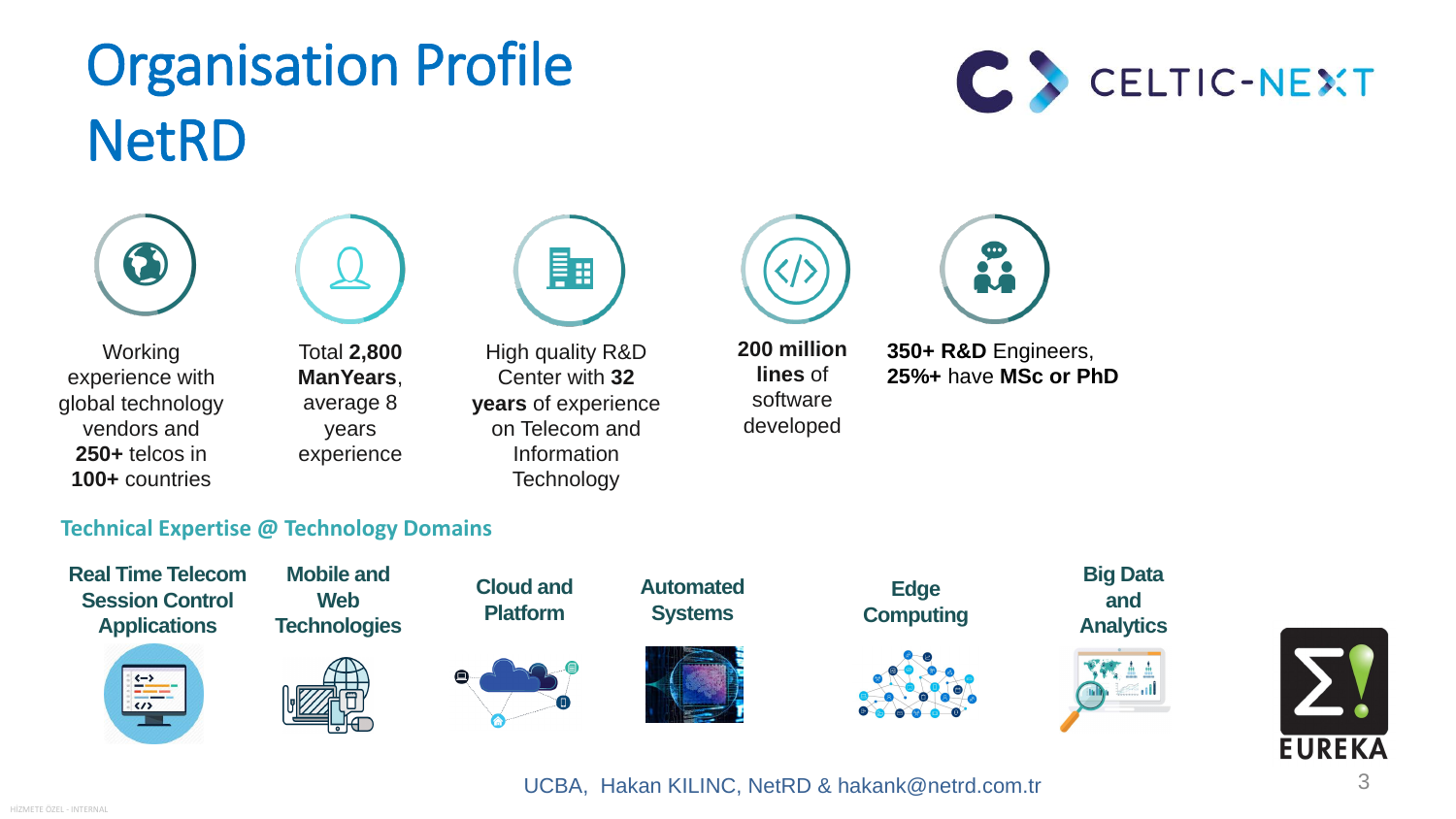





## Organisation Profile Turkcell Teknoloji



More than **100 million** subscibers in **15** countries

**26 years** of experience as GSM operator (Turkcell Group) and **13 years** in ICT R&D (Turkcell Teknoloji)

Around **10M hours** of R&D efforts in **800+** projects

Active **board membershi ps** in Celtic and ITEA clusters of EUREKA



**900+ R&D**  Engineers, **25%+** have **MSc or PhD**



UCBA, Hakan KILINC, NetRD & hakank@netrd.com.tr 4

#### **Technical Expertise @ Technology Domains**



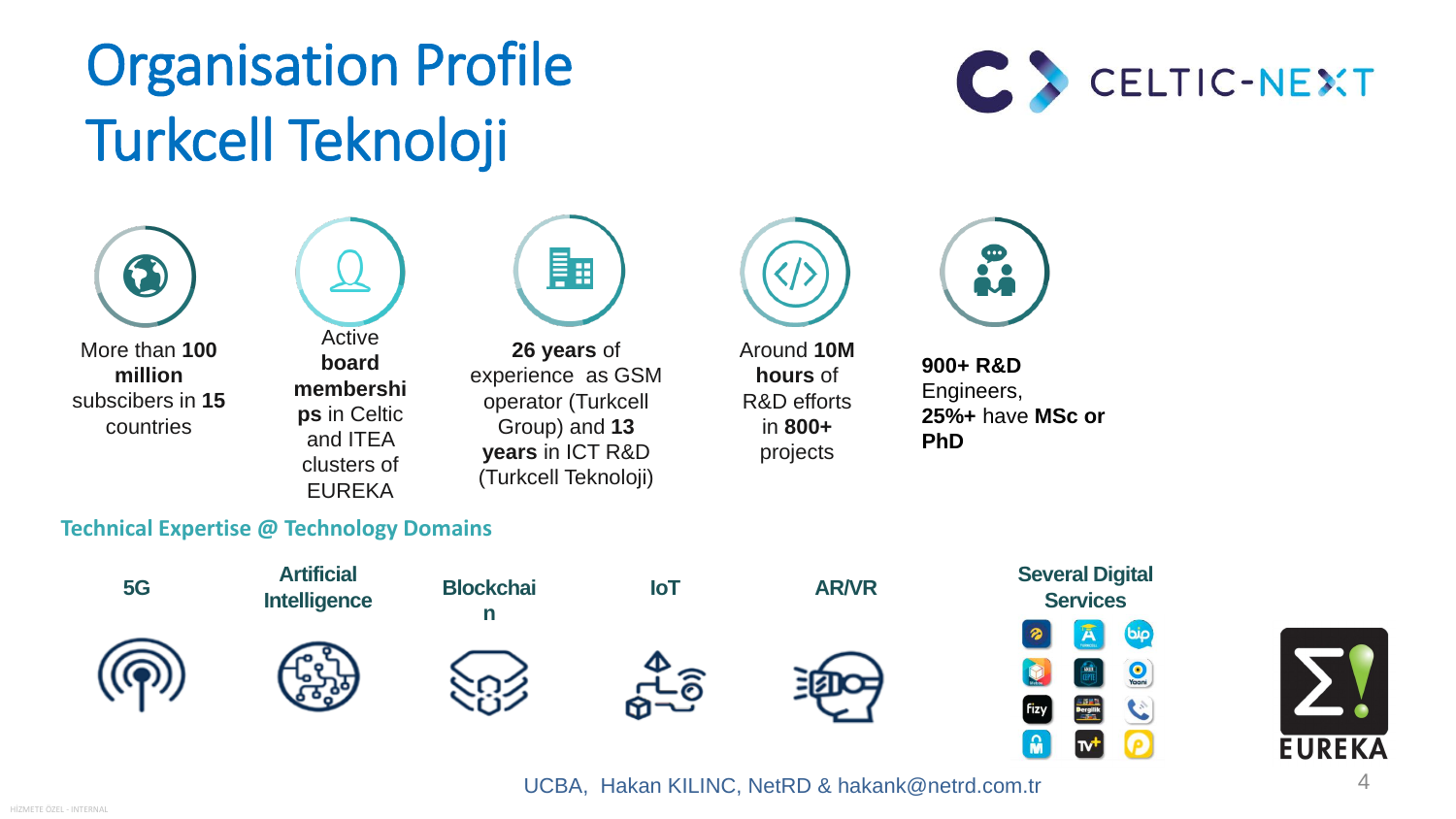

## Proposal Introduction

5

*Targeted Top Use Cases:*

- *Telecommunication frauds such as call forwarding/diversion fraud, (multiple) call transfer fraud, wangiri fraud, (IP) PBX fraud.*
- *Cloud Communication analytics for visibility and control problems, managing multiple or hybrid cloud environments and services together, providing and proving regulatory compliance*
- *5G Network Analytics for security and monitoring needs such as tenant isolation, secure software de-fined mobile network control, physical VNF (Virtual Network Functionality) separation, reactive security controls, security orchestration, reliable fallback.*
- *Compromised system/host/account misuse detection*
- *Privileged access misuse and insider threats detection*
- *Identity theft with unusual claims (geo-location, providers, category…)*

UCBA, Hakan KILINC, NetRD & hakank@netrd.com.tr

**Machine Learning Model Libraries**



**Real Time Comm. Platforms**

**Cloud Comm. Platforms**

**5G Comm. Network**

**Use Cases (Fraud and Threats)**

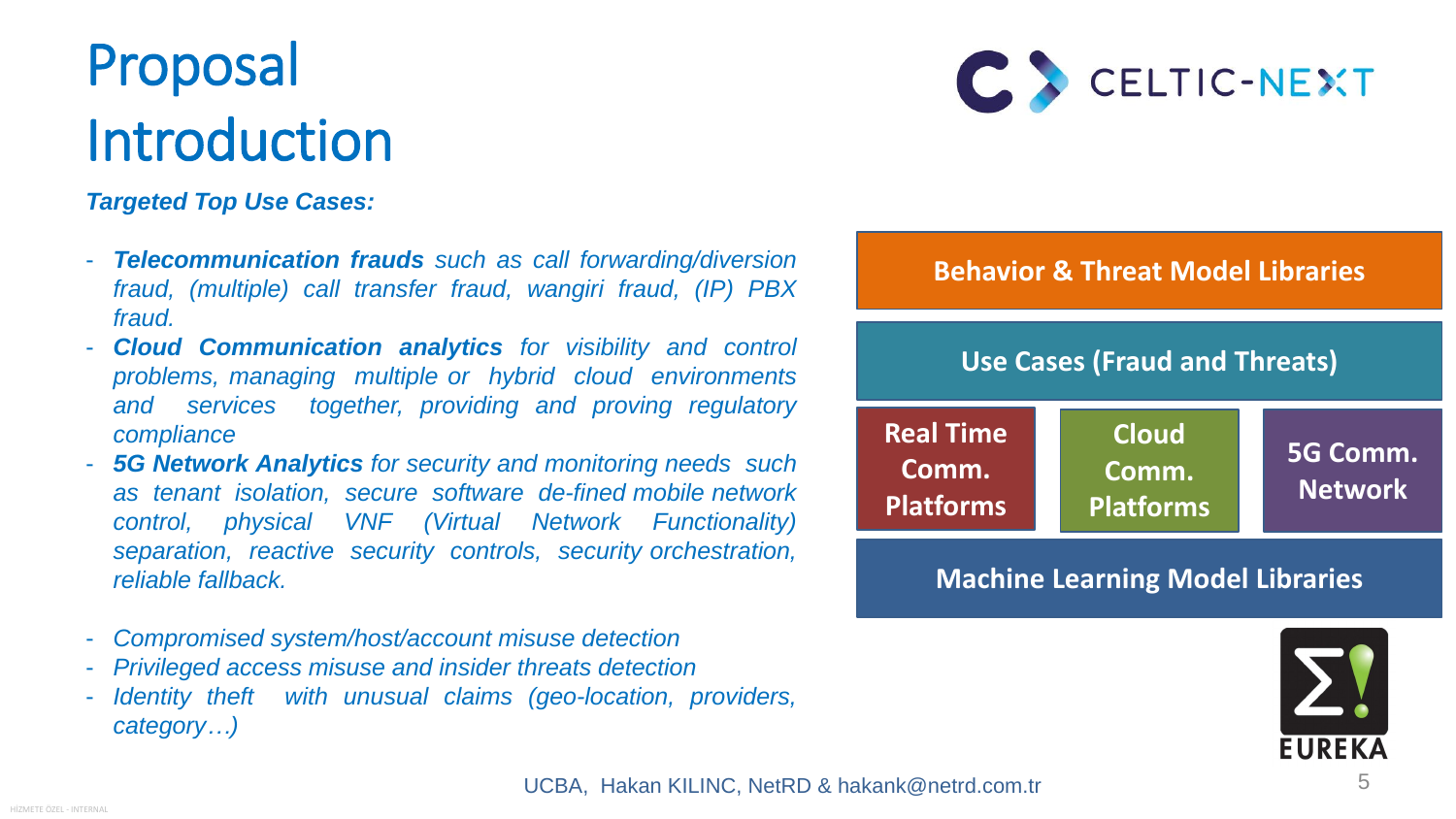

## Proposal Introduction



### *Vision:*

- *Taking prescriptive actions to detect and prevent malicious behaviors, fraud and anomalies*
- *Creating risk prioritized alarms*
- *Creating behavior models*

#### *Motivation:*

- *Fraud is the most common crime in the telecommunication sector and the Communication Service Providers (CSP) face issues of the troublesome and complex networks.*
- *According to 2019 Global Fraud Loss Survey of the Communications Fraud Control Association (CFCA), it estimated that the industry is losing \$28.3 billion per year from fraud.*
- *For decades of real-time communication environments, cloud communication platforms, and new paradigms that come with 5G, there is a need to consider new attack surfaces, threats, security issues and requirements, and review incident response methods.*

UCBA, Hakan KILINC, NetRD & hakank@netrd.com.tr



**Machine Learning Model Libraries**

**Real Time Comm. Platforms**

**Cloud Comm. Platforms**

**5G Comm. Network**

**Use Cases (Fraud and Threats)**

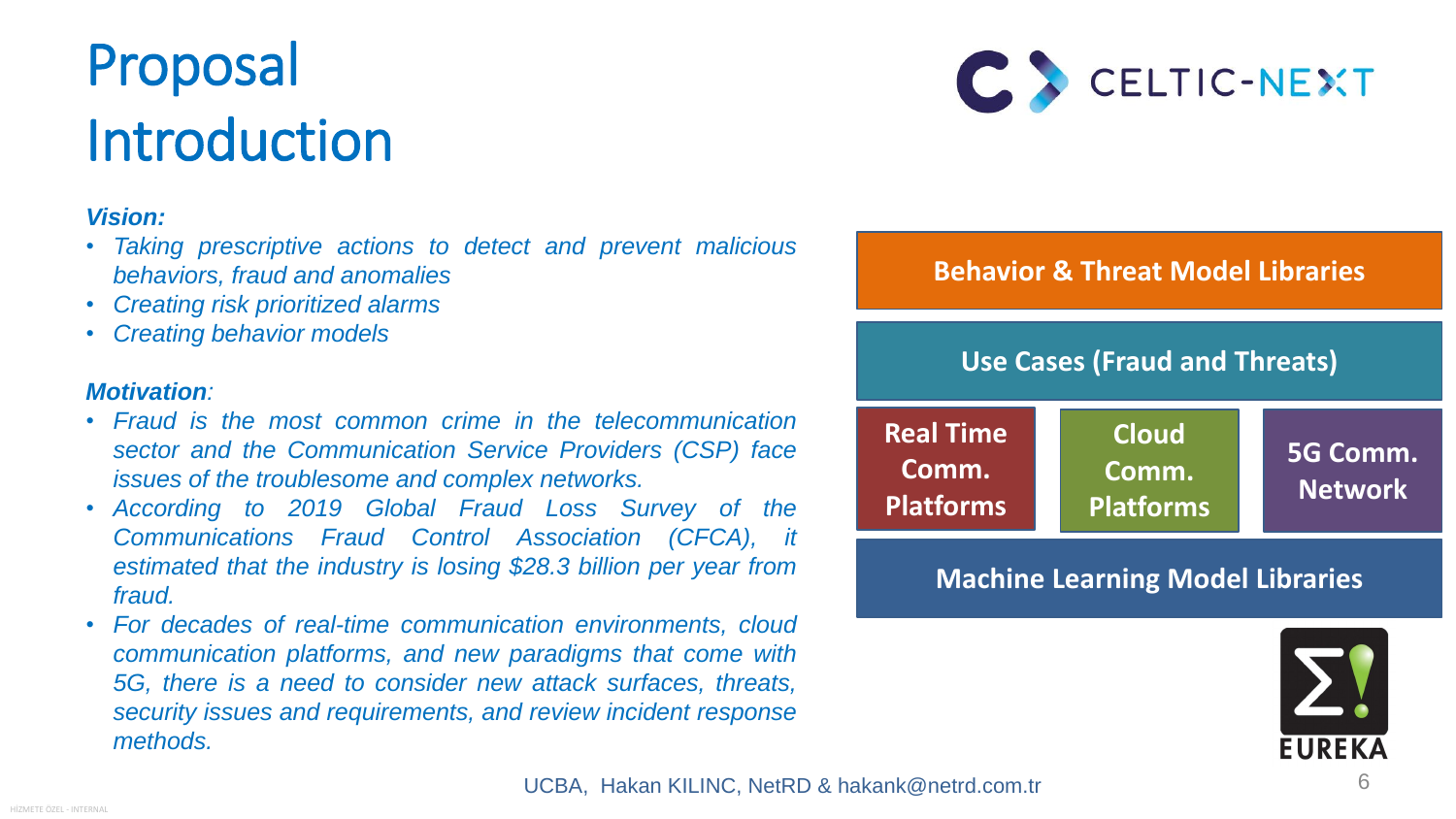



### Proposal Introduction

#### *Expected Outcome:*

- *AI and Analytic Platform*
- *ML Algorithms*
- *Behavior Analytics*
- *Linked Context*
- *Risk scoring and prioritized alerts*

#### *Impacts:*

Monitoring of network-to-network interactions



- *Achieve better understanding of user/entity behavior*
- *Develop new algorithms and techniques to predict/detect malicious actions based on behavior and linked context.*
- *More behavior models equals better coverage*

#### *Schedule*

• *Project duration 36 month*

**Real Time Comm. Platforms**

Comm.

Time

Real

Platforms



**5G Comm. Network**

Comm.

5G

Network

#### **Network Level**

### **Cloud Level**

• Monitoring and visibility of cloud activities

#### **Account Level**

- Activity Monitoring to identify malicious behavior
- Monitoring of account-account interactions

### **Transaction/Call Level**

• Machine Learning based behavior models determine fraudulent behavior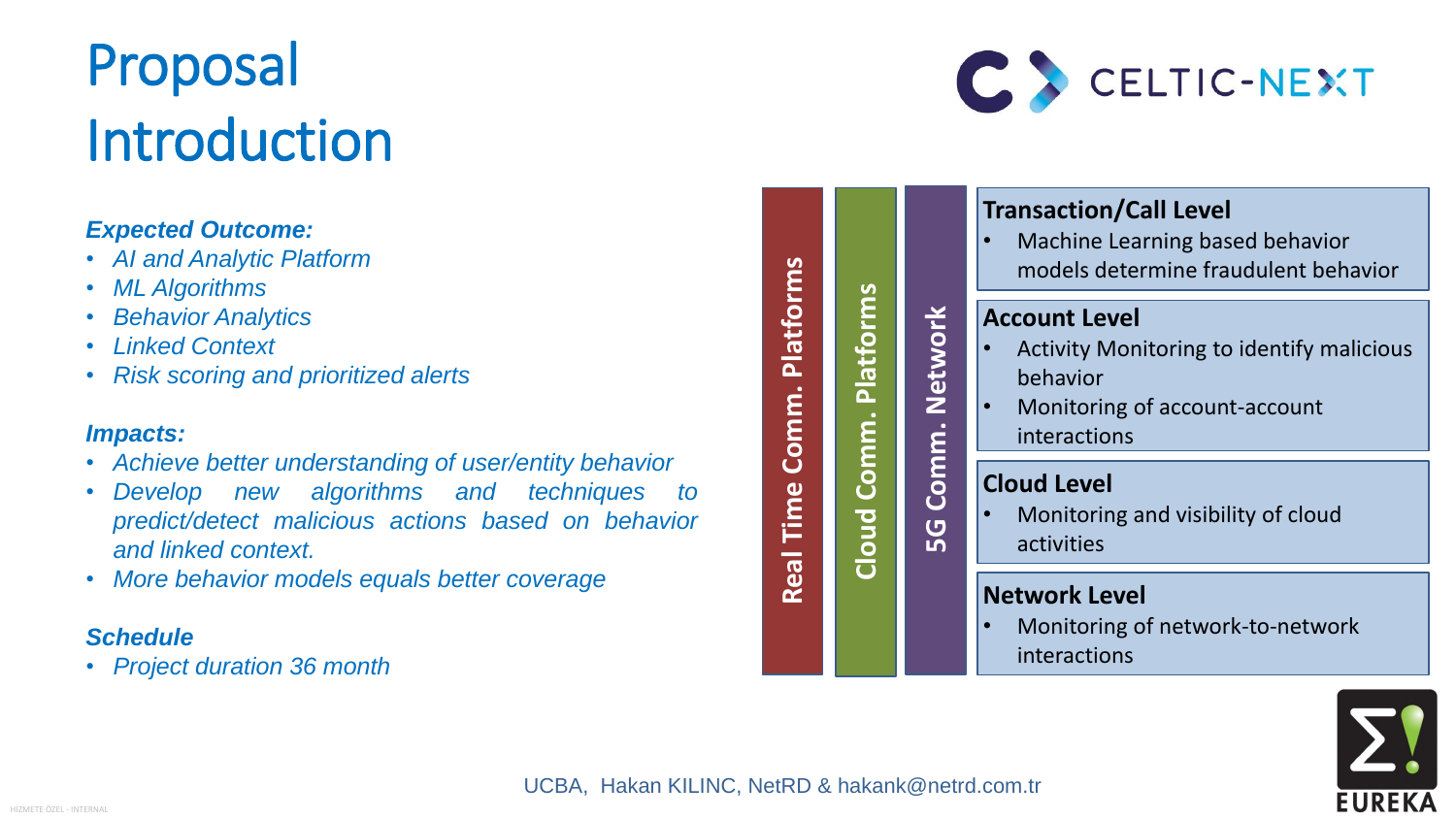



UCBA, Hakan KILINC, NetRD & hakank@netrd.com.tr 8

### Partners

- *We want to create a new consortium*
- *Expertise Needed* 
	- o *Communication Service Providers, Turkcell*
	- o *Cloud Communication R&D Centers, NetRD*
	- o *Cybersecurity, NetRD*
		- *Telecommunication security*
		- *Cloud communication security*
		- *5G Network Security*
	- o *Data analytics, AI, machine learning, deep learning, NetRD, Turkcell*
	- o *Policies, rules, privacy, regulation facilitator*